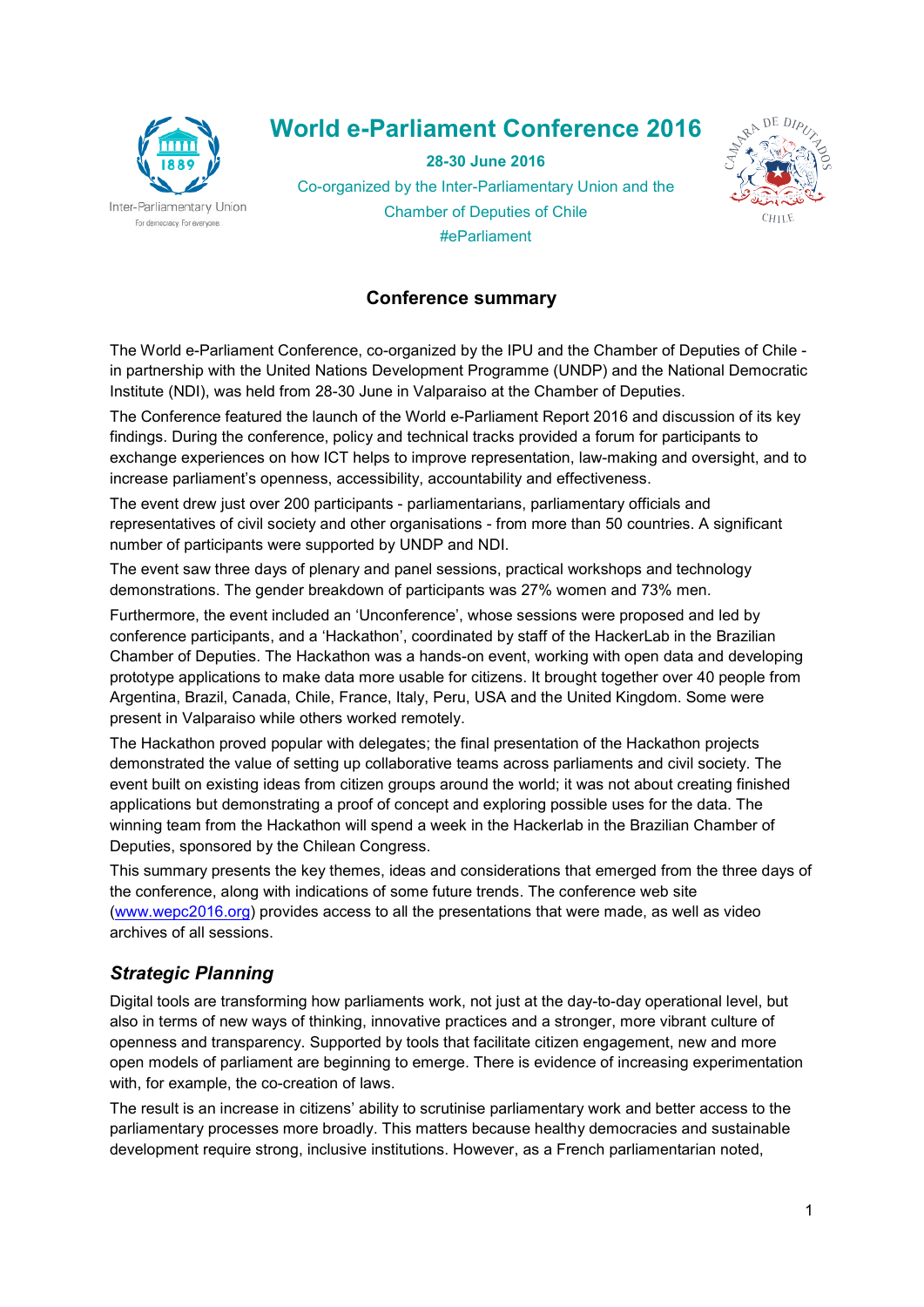parliament may have digitized its existing procedures, but has not yet created new procedures for the digital era. We need to think deeply about how to do this.

Strategic planning is critical for managing this complex change; high level strategy committees and steering committees are needed to ensure success. ICT is becoming normative and will eventually cease to be an independent domain; this requires even deeper integration of technology into the architecture of the institution and the way it thinks about the future. As the Spanish Parliament observed, technology disrupts quickly so it is not enough to have a strategic plan: institutions must have strategic planning processes that are embedded, responsive and continuous to be able to adapt to the ever-changing environment.

## Public Engagement and Parliamentary Openness

Parliaments are increasingly demonstrating strong political commitment to openness. Parliamentary openness makes people feel they are (and can be more) involved in their parliament. It is open data that underpins parliamentary openness.

Where there has not been a traditional culture of openness, legal measures can support this change. Ultimately, though, there has to be a shift towards a culture of parliamentary information being 'open by default', instead of having lots of decision points about what data to release. Becoming more open means working with more channels, more two-way communication, finding ways to break down barriers and making the process human and accessible.

Dialogue with civil society helps parliaments better understand what data is wanted and how it can be delivered more effectively. While parliaments can find it difficult to understand civic hacker and youth groups, engagement with groups like these can lead to valuable cooperation. Parliaments and Parliamentary Monitoring Organisations (PMOs) should not always expect to agree but where there is dialogue, it helps both sides understand each other, leads to better results and strengthens democracy.

There are a growing number of examples of successful partnerships between parliament and civil society organizations on parliamentary openness. Parliaments choose carefully who they work with, looking for specific areas of expertise and trusted partners. Well-designed engagement processes are flexible and virtual, so that all good ideas can be heard, wherever they come from. As Georgia noted, 16 of the 18 commitments in the parliamentary action plan under the Open Government Partnership (OGP) were inspired by civil society, and the UK's OGP National Action Plan shows a similarly strong civil society contribution. This level of partnership takes time and effort to build and relies on mutual trust.

#### Critical Role of Technology

It is a critical role of parliament's ICT strategy to focus on building an effective and robust technology architecture. The cost and complexity of getting ICT right cannot be underestimated, however. As the Finnish Parliament demonstrated, institutions are increasingly becoming paperless and able to operate virtually. Sophisticated document management systems are replacing older, less-integrated, process in areas such as legislative drafting and tracking in some countries.

These developments offer significant benefits to the institutions that are able to use them, such as being able to access any document from anywhere, and publishing information in near-real time. But they are only made possible by significant investment in complex and expensive systems. Parliaments in smaller and lower-income countries struggle to find the resources and support needed to develop and use these systems, which in turn limits their ability to provide access to parliamentary data.

Security within the parliamentary network and data protection are major considerations, which can be complicated further by the advent of open data and cloud storage solutions.

Further examples of technology change are emerging in terms of multi-platform delivery of information and deploying functionality seamlessly across devices. The US House of Representatives and the UK Parliament are exploring how to build a set of digital components, drawn from a common core of data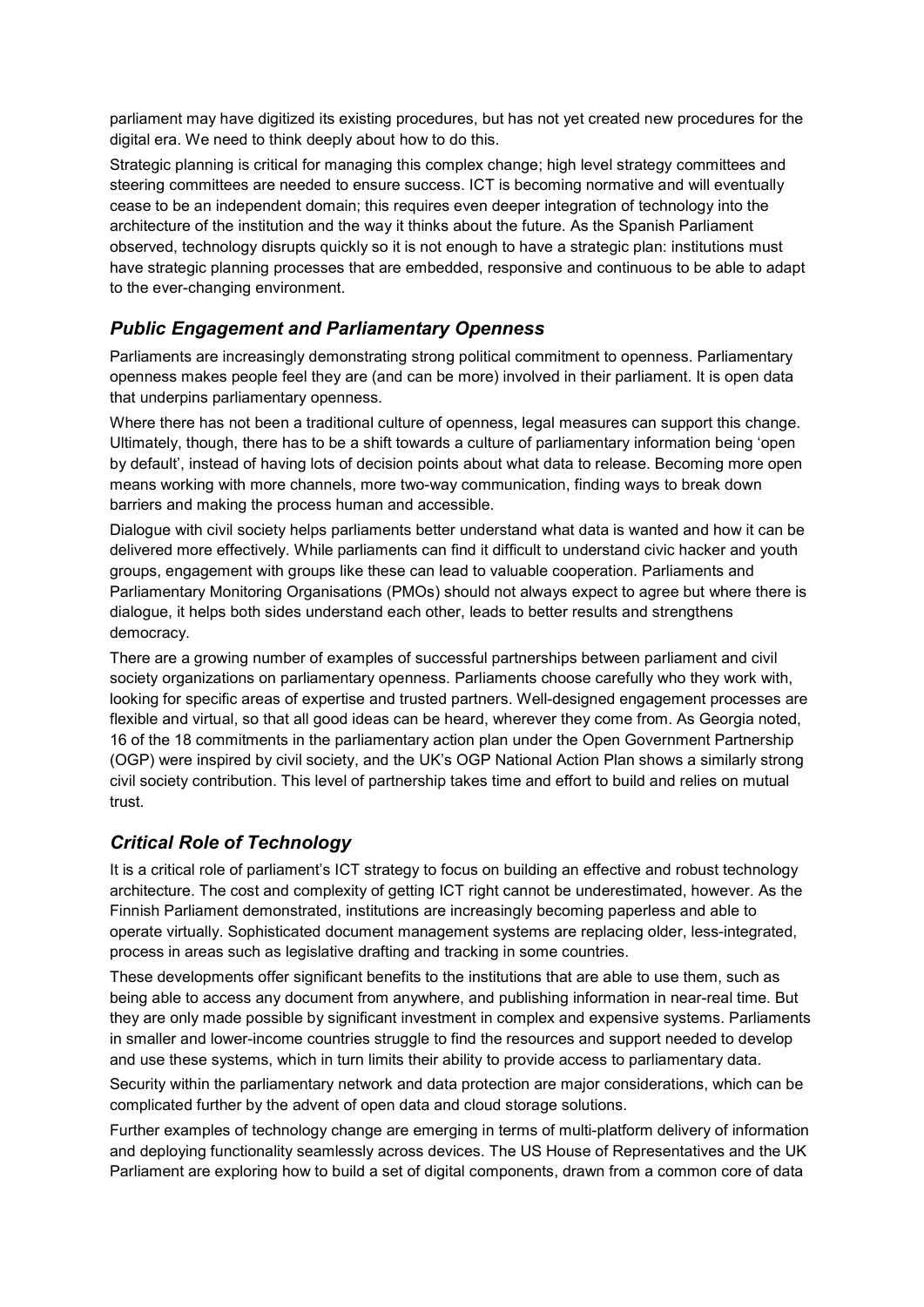and documents but served through a programmable interface (API), rather than building applications to work directly with the data. The API approach creates far greater flexibility and it means that, potentially, any internal or third-party website or app can reuse parliamentary data in a much simpler way.

## Open Data and Document Standards

Parliaments produce a lot of documents in the course of their work and it can be difficult to connect them together and track what is happening. In the first instance, parliaments need to get their internal systems and processes right. Data has to be good quality and valid for internal use. One way to achieve this is by moving parliamentary documentation from proprietary formats to XML and other open standards. This makes it possible to transition from publishing only PDF documents to more accessible and open document formats, and avoids having to make assumptions about what formats the end-users want.

Opening up parliamentary data means it can be linked to external data sources to add value, depth and richness. Open and XML-based systems bring technical advantages in the efficiency of query processing; future developments in this area include moving to better interfaces, adopting open standards for sharing data and using newer data storage tools that can manage complex linked data.

## Social Media

Social media is a powerful tool to publish information but it is much more than that: social tools create engagement and encourage parliament to be more responsive. This in turn helps institutions better understand what people's information needs and their views on policy issues. Social media builds trust by demonstrating the proximity of access to institutions.

But social media creates its own challenges in terms of hearing what is being said above the noise, managing the volume of traffic and meeting public expectations of responsiveness. It is vital for institutions to respond in a timely manner otherwise people are left feeling ignored.

Adopting the social tools that the public already uses makes most sense, rather than trying to create new tools. It is possible to drive traffic from mainstream social tools to specific applications that are more suited for things such as submission gathering and deliberation. For example, Unicef's 'U-Report' captures, reports and aggregates data to analyse and understand people's positions on a range of issues.

There is clearly no single tool that will work for everyone. Where Facebook has a considerable audience in many countries, in others WhatsApp has become the communication tool of choice. This is the case from Chile to Indonesia to Benin; yet its use in Iceland is negligible.

Parliamentarians are inevitably drawn into using the tools that their constituents use; they need to understand them and learn how to manage them effectively. Meanwhile, parliaments need to recognise what kind of content or engagement works in each space and under what conditions. Parliaments should consider what, when and why they are sharing, listening or engaging; they need to recognise how this aligns with their overall communications and engagement strategies.

The Senate of Argentina underlined that it is important to establish clear goals and objectives, understand the current landscape (including the skills, knowledge and expectations of members), and then define targeted strategies for the different media that address the audiences that the parliament (or member) wishes to connect with and talk to. This more strategic approach allows parliaments to develop metrics to measure how successful they have been.

The downside of social media has been well documented, and parliamentarians reported the challenges of managing the high volume of interactions on social media and the negative commentary that is frequently directed at elected representatives. Information overload is a constant issue, and many parliamentarians recognize that new social tools require a significant commitment in terms of time and resources. MPs who want to be genuinely engaging are often finding it hard to manage the expectations of citizens. Others observe that the investment is worth it, for the opportunities it creates